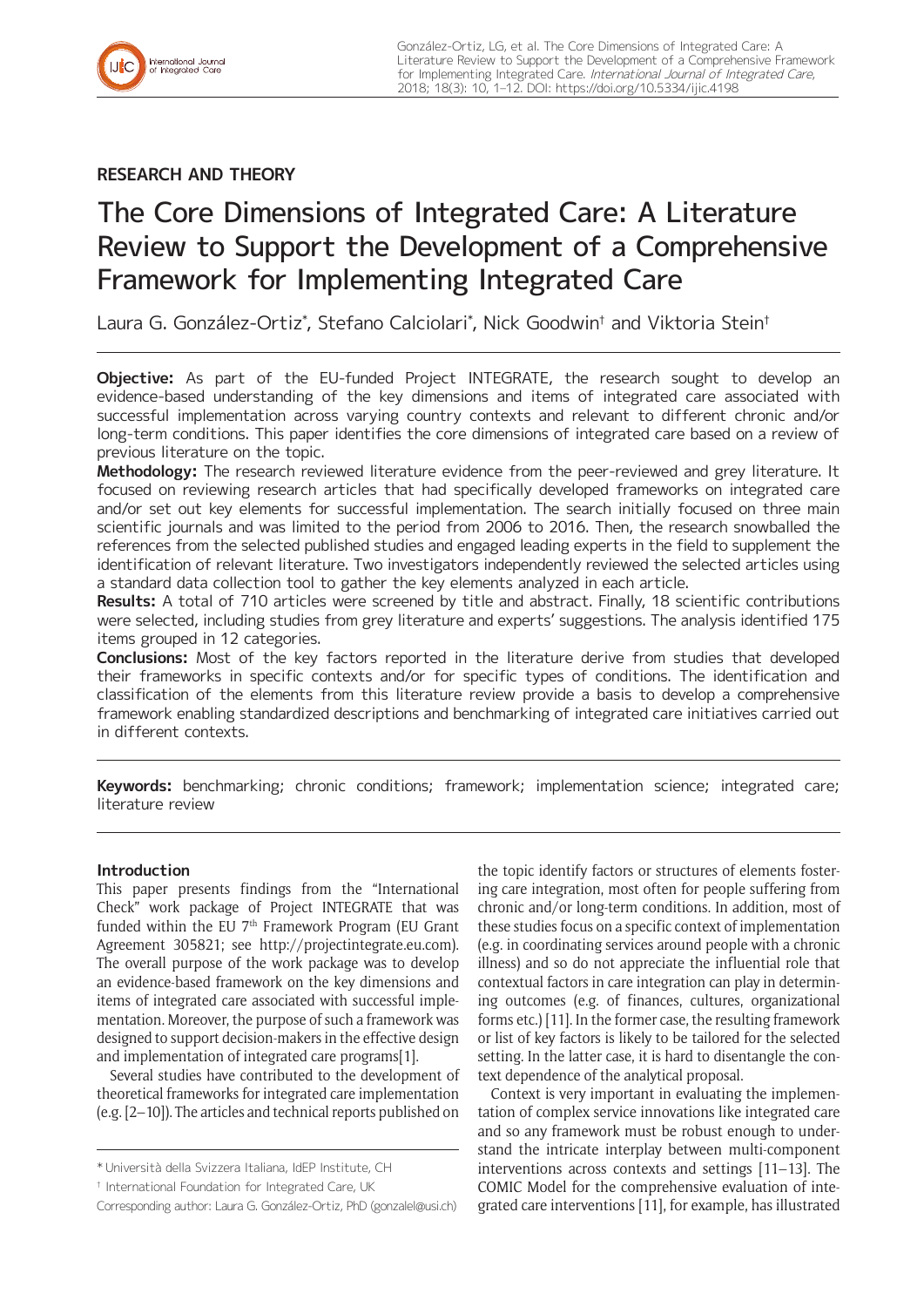how the use or realistic synthesis to study the interplay between contexts, mechanisms and outcomes can bring insights into understanding how and why integrated care interventions succeed or fail.

Hence, to understand the complex and dynamic issues at play in the implementation of integrated care a more comprehensive framework is necessary that helps to benchmark initiatives across different contexts and condition-specific population groups. The task is a challenging one and cannot disregard the accumulated knowledge in the field. Therefore, as a first step in this direction, it is paramount to analyze and summarize the findings from previous studies in this respect. This can provide the basis for a more comprehensive approach to understanding how integrated care may be implemented by building on the evidence available in the extant literature of integrated care.

This paper presents a comprehensive, non-systematic, review of the extant literature on care integration design and implementation. Coherently with the objectives of Project INTEGRATE, this study purposefully focuses on initiatives targeting patients affected by chronic diseases (COPD and diabetes) and people living with geriatric and/or mental health conditions. The purpose of this paper, therefore, has been to build a more comprehensive understanding of the factors and elements associated with successful integrated care implementation as a precursor to the development of a new conceptual framework. The objectives of this paper are: (1) to identify the most important factors influencing the success of an initiative of care integration across different contexts; and (2) to classify and summarize the identified evidence according to the extant literature in the field.

#### **Background**

To ensure a common understanding of the concept, Project INTEGRATE utilised Kodner and Spreeuwenberg's definition of integrated care as: 'a coherent set of methods and models on the funding, administrative, organisational, service delivery and clinical levels designed to create connectivity, alignment and collaboration within and between the cure and care sectors' [14]. Hence, the main purpose of integrated care interventions consists of reducing fragmentations in service delivery and to foster both comprehensiveness of care and better care co-ordination around people's needs. Many frameworks have been developed over time to understand the key elements, or building blocks, of integrated care [15].

One of the most well-known is the Chronic Care Model (CCM) that was developed from a Cochrane systematic review [10]. This work developed a comprehensive framework for the organization of healthcare to improve outcomes for people with chronic conditions. It identified six interrelated domains that should be considered to facilitate high-quality chronic disease care, thus improving health outcomes [3]. The CCM identifies the main areas of intervention to accomplish such a goal and enhance the health outcomes for specific target patients. In particular, its approach focuses on fostering an effective use of community resources; enabling patient self-management, nurturing evidence-based care and patient preferences,

and leveraging on the use of supportive information technology [4].

Since the CCM focuses on the delivery of clinically oriented systems to patient it did not include many key aspects of care integration – for example, regarding health promotion and prevention, or indeed of rehabilitation and re-ablement. In this respect, Barr and colleagues proposed an evolution of the model, called the Expanded Chronic Model (ECCM) [2]. The ECCM includes elements specifically aimed to promote population health and encourage prevention by involving the community. Another variation is the Innovative Care for Chronic Conditions model (ICCC) [16]. Developed by the WHO as part of a 'road map' for health systems to deal with the rising burden of chronic illness, the ICCC placed a specific premium on prevention through 'productive partnerships' between patients and families, community partners and health care teams to create informed, prepared and motivated communities. In this respect, recent developments of integrated care initiatives, such as the patient-centred medical home (PCMH), have stressed the importance of delivering continuous, comprehensive and coordinated care in the context of people's family and community [17].

The frameworks described above have primarily evolved from the USA and been confined in their thinking to *within* health systems. They have also not sought to identify key actions that decision-makers would need to implement integrated care effectively, such as governance and accountability, financing and incentives, or issues related to culture and values. However, other work has sought to address this. For example, a knowledge synthesis from Canada developed an influential paper entitled 'ten principles of successful integrated systems' [18].

More recently, Minkman et al. [7] carried out a study, based on a Delphi method, to identify and validate analytical key factors of care integration. The authors started by identifying elements from the literature. Then, they conducted a three-round Delphi study among a group of thirty-one experts, who provided comments to rank 175 elements in priority order. Then, the expert panel clustered the elements and discussed their content following a concept mapping procedure. Finally, the authors identified 89 relevant elements grouped into nine clusters. The results aim to develop a comprehensive quality management model for integrated care.

In another recent paper, Valentijn et al. [9] proposed a taxonomy to facilitate the description and comparison of different integrated care interventions. The taxonomy consists of 59 key elements resulting from a two-round Delphi study. This contribution is the development of a companion paper [8] in which the authors proposed a general model, known as the Rainbow Model of Integrated Care. Such model proposes six dimensions (in which the aforementioned 59 elements are grouped) and has a primary care perspective.

Compared to the CCM and the ECCM, the last two models are much more analytical in terms of the wider range of factors necessary to support the effective development of integrated care systems. Despite the differences they currently compete to propose an evidence-based perspective on the topic. Each has been developed for a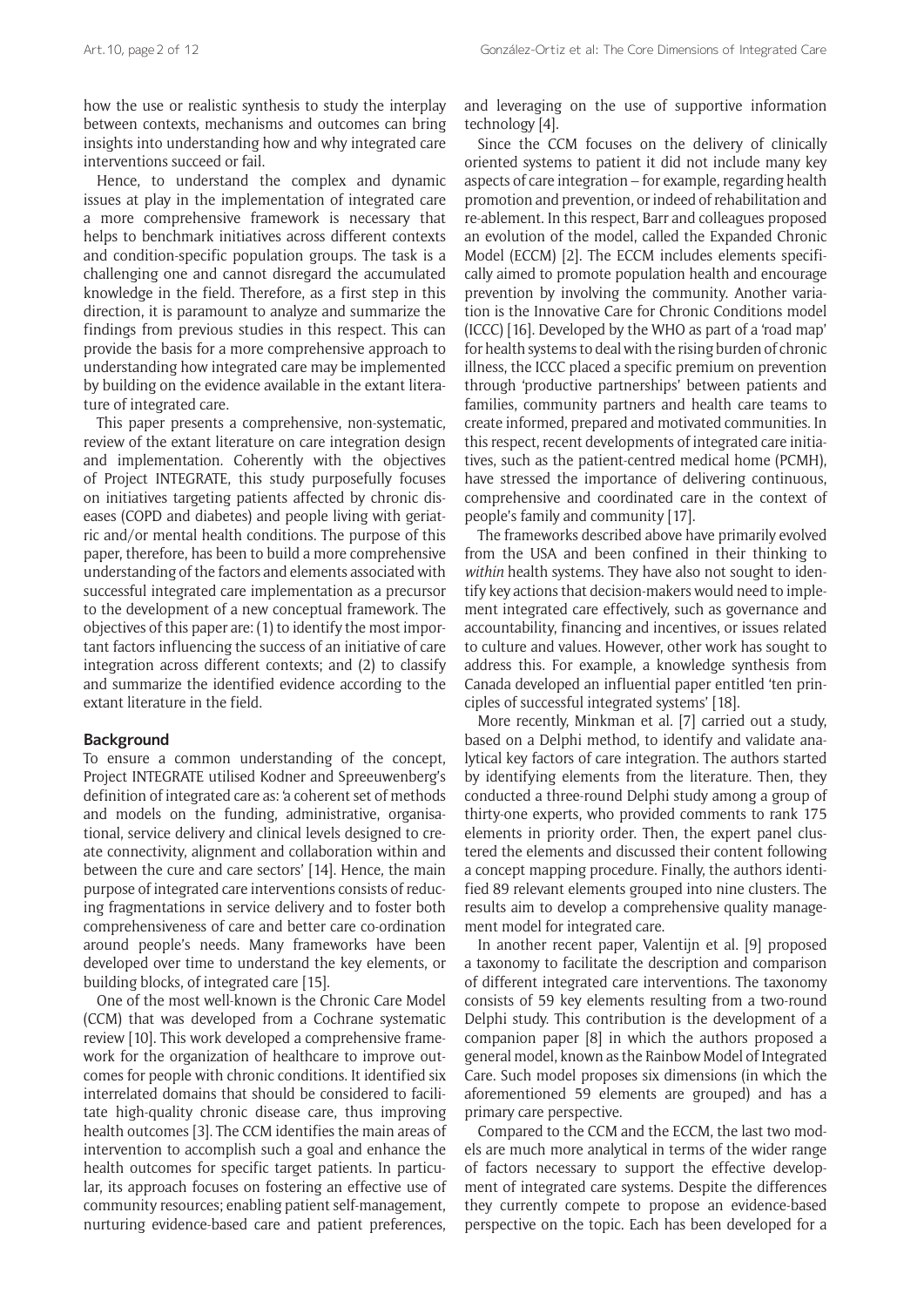different purpose and each varies in scope, for example, from the process of coordinating services around people with chronic conditions to enabling health and social care systems to operate more cohesively. For professionals and decision-makers tasked with designing and implementing integrated care for different client groups in a range of contexts and settings this potentially provides for confusion on the most appropriate frameworks and models they might use. This indicates that a more comprehensive framework – one that leverages the strengths of previously published studies but which enables an understanding of the core dimensions of integrated care across contexts and settings – is necessary to support decision-makers in the design and implementation of their integrated care programs across settings and differing client groups.

### **Methodology**

The authors searched for scientific studies published in peer-reviewed journals and the most important contributions in the grey literature (research reports and conference presentations). The adopted search strategy aimed to be efficient and flexible enough to include also important seminal contributions on the topic. Therefore, the authors agreed on starting with three specialized journals where peer-reviewed articles presenting frameworks of integrated care would most likely be cited, namely: the International Journal of Integrated Care (IJIC), the Journal of Integrated Care (JIC), and the International Journal of Coordinated Care<sup>1</sup> (IJCC). The initial search was limited to the period 2006–2015.

The two authors from USI retrieved all the abstracts published in the selected period. Then, each one read half of the abstracts of all the articles to decide which contributions should be further analyzed. At this stage, the preliminary inclusion criteria consisted of two simple questions: (a) Does the contribution propose or analyze any framework aimed to explain the success or describe the implementation of integrated care initiatives? (b) Does the article propose or analyze any important aspect/s explaining the success of integrated care initiatives?

Each of the two researchers crosschecked the list of abstracts selected by her/his colleague until they reached an agreement. Afterwards, the two researchers read separately the full text of the selected articles to confirm their inclusion. They looked for contributions defining and operationalizing relevant elements of care integration or discussing the relationships between elements of care integration (inclusion criteria). They also applied the following exclusion criteria: (1) Limited to motivating the importance and goals of integrated care; (2) Limited to describing care integration properties and/or principles; (3) Limited to problems/gaps pf a specific case or national context; (4) Limited to a specific means/technology of integration (e.g. integrated care pathways); (5) Not normative (hard to use for assessing an initiative); (6) Limited to assessment of results of integrated care (not elements/strategies of care integration); (7) Review not based on a specific framework; (8) Not focused on chronic diseases or long-term conditions; (9) Non enough details (to allow for operationalization); (10) Based on another framework/model (and with no significant additional contribution); (11) Too much focused on

a specific target population (e.g., elderly, minors, diabetic patients). Then, the two researchers compared the results of their selective analysis and found agreement when it was necessary to reconcile differences.

After this step, the two researchers analyzed the references of the included contributions looking for further relevant articles (snowballing). This approach was designed to identify previously published frameworks (including in the grey literature). The complete list of the identified contributions was sent to the other two authors from IFIC, who confirmed each item and suggested relevant contributions not included. All the researchers agreed on the new list. Then they performed hand searches looking for further articles/documents in selected databases (ScienceDirect, PubMed, and Medline) and collected suggestions from experts in the field. This range of experts included those within the research consortium plus the 13 members of the Advisory Board of Project INTEGRATE comprising leading academics, policy-makers, professional and commissioners across health, social care and public health disciplines (see: [www.projectintegrate.eu.com/](www.projectintegrate.eu.com/integrated-care-purpose) [integrated-care-purpose\)](www.projectintegrate.eu.com/integrated-care-purpose).

Once all the authors agreed on the final list (with the earlies selected article published in 2002), the two researchers from USI carefully analyzed each selected contribution to identify the elements of the proposed framework or relevant aspects reported as factors fostering care integration. In some cases, the framework and/or the elements were quite evident, since they were listed or presented in a schematic way. For instance, Lyngsø et al. [6] categorized and listed the key elements in a table. In other contributions, the elements had to be meticulously identified into the text and extracted by the researchers. In such cases, both researchers independently identified and coded the elements from each selected document. Then, they cross-checked the results and found agreement on eventual differences.

The identified elements (hereafter referred as "items") were gathered in a comprehensive list. Each item was written down textually to avoid misunderstandings in the next phase (validation). Supported by existing dimensions of the CCM, we drafted a table and placed each identified item into a corresponding category. Each item was associated with a consecutive number and the article/document where it was identified. Elements not fitting in any of the CCM dimensions were listed at the bottom of the table to be afterwards grouped into additional categories proposed by the researchers. It is important to mention that, in this study, we went for inclusiveness. Therefore, items quite similar but with non-identical wording were reported as a different item.

### **Results**

The database search, spanning over a decade in the publication history of the three selected journals, retrieved 710 peer-reviewed articles. The majority of these studies were subsequently excluded (679 articles) based on their title or abstract, because they did not meet the inclusion criteria. Therefore, we focused on the remaining 31 articles eligible for inclusion. After full text reading, based on the aforementioned exclusion criteria, 14 studies remained.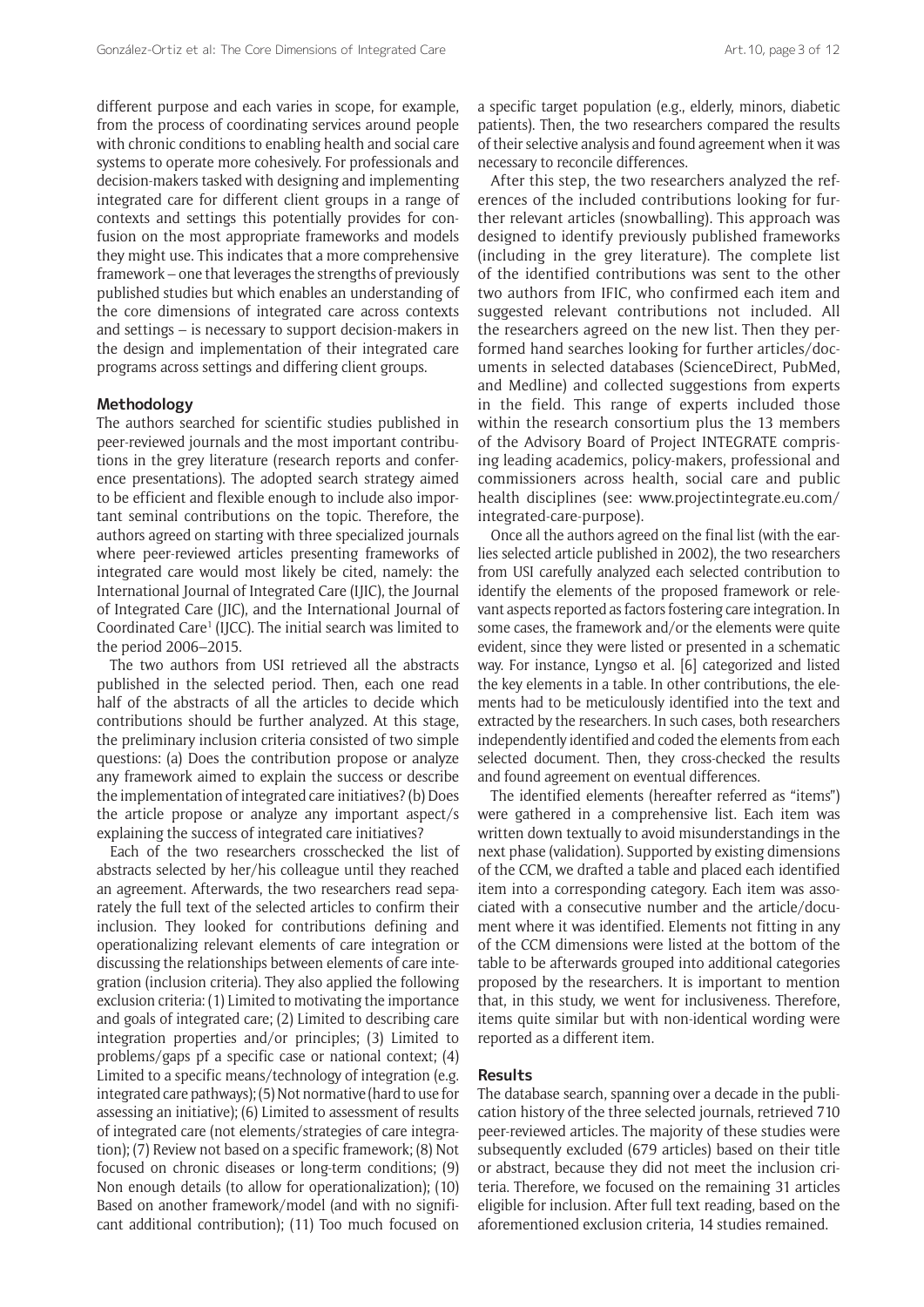We found articles written by the same author(s) and discussing elements to foster integrated care already proposed in preceding companion(s) paper(s). In this case, we included only the most recent article, which generally confirms or further develops ideas/notions proposed in the previous one/s. We did not include any study from the references search (snowballing), because none of the identified articles did actually meet the predefined eligibility criteria.

With regard to the grey literature and expert suggestions, we selected four studies. This resulted in 18 studies ultimately included in our review [4–6, 8, 11, 13–25]. From each of the selected contributions, we identified and extracted items considered influential for care integration. We obtained a comprehensive list consisting of 175 items categorized in 12 domains. The first six domains are those proposed by the CCM: health care system, community resources and policies, self-management support, delivery system design, decision support, and clinical information system. In addition, we defined six further categories (leadership, governance, performance monitoring, organizational culture, contextual factors, and social capital) to group those elements that did not fit with any of the CCM domains. **Figure 1** summarizes the selection process followed in the search and **Table 1** the results of the search across the 12 domains.

From a quantitative point of view, about one third of the items (58) are supported by at least three contributions. Considering that some items are quite similar in the list, this is a conservative measure of the level of overlapping of the research findings and it can be interpreted as a degree of convergence on some important factors.

The categories with the highest concentration of elements are the Delivery system design (51), Community resources & policies (24), Decision support (23), Performance & quality (20), Healthcare system (17). While Governance (3), Social capital (4) Organizational culture (5), Contextual factors (6), and Clinical information system (6) show the lowest concentration.



Figure 1: Flowchart of the literature selection process.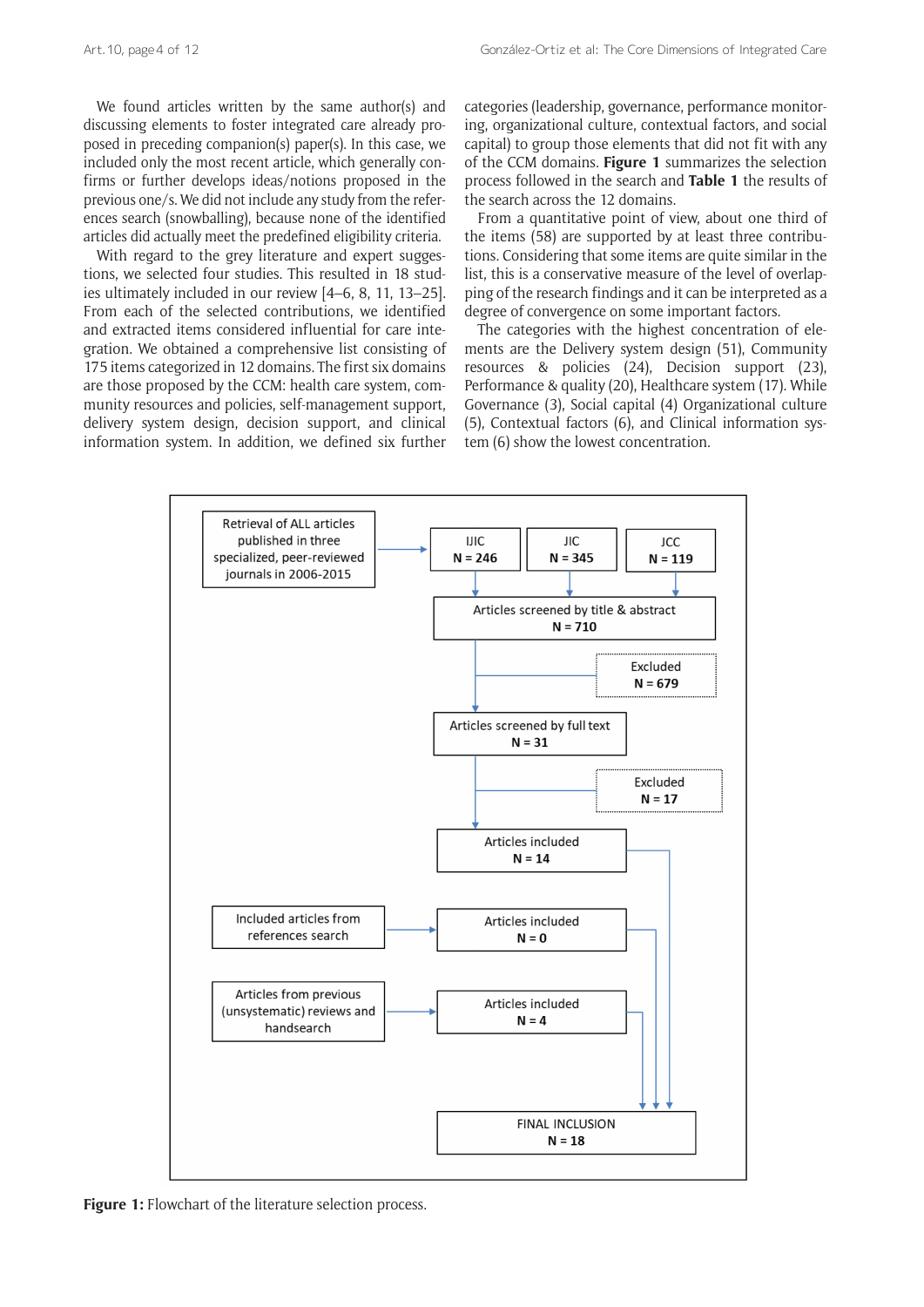| <b>Domain</b>                          | No.            | Element/item                                                                                                                                                         | Reference                |
|----------------------------------------|----------------|----------------------------------------------------------------------------------------------------------------------------------------------------------------------|--------------------------|
|                                        | $\mathbf{1}$   | Universal coverage or enrolled population with care free at point of use                                                                                             | [5, 19]                  |
|                                        | 2              | Emphasis on chronic and long-term care                                                                                                                               | [5, 20]                  |
|                                        | 3              | Emphasis on population health management                                                                                                                             | [5, 21, 22]              |
|                                        | $\overline{4}$ | Alignment of regulatory frameworks with goals of integrated care                                                                                                     | [5, 6, 16]               |
|                                        | 5              | Data on chronic illnesses (eg. registries)                                                                                                                           | $[23]$                   |
|                                        | 6              | Understand needs and priorities of local populations                                                                                                                 | [9, 21, 22, 24]          |
|                                        | $\overline{7}$ | Mobilize and coordinate resources                                                                                                                                    | [16, 22]                 |
|                                        | 8              | Adequate financing system linked with quality improvement                                                                                                            | [22, 23, 25]             |
| <b>Healthcare</b>                      | 9              | Funding payment flexibilities to promote integrated care                                                                                                             | $[5]$                    |
| system                                 | 10             | Allocating financial budgets for the implementation and maintenance of<br>integrated care                                                                            | [7, 25]                  |
|                                        | 11             | Funding of a program or service                                                                                                                                      | $[26]$                   |
|                                        | 12             | Changes to funding arrangements                                                                                                                                      | $[26]$                   |
|                                        | 13             | Finances for implementation and maintenance                                                                                                                          | $[27]$                   |
|                                        | 14             | Reaching agreements on the financial budget for integrated care                                                                                                      | $[7]$                    |
|                                        | 15             | Prepaid capitation at various levels                                                                                                                                 | $[14]$                   |
|                                        | 16             | Financing mechanism allowing for pooling of funds across services                                                                                                    | [6, 14, 19]              |
|                                        | 17             | Creating financial and regulatory incentives that encourage cooperation among<br>health care providers                                                               | [6]                      |
|                                        | 18             | Integrate policies: collaboration/coordination across health-related policy fields<br>(eg. environment, education, transportation, housing)                          | [9, 16, 25]              |
|                                        | 19             | Location policy                                                                                                                                                      | [9]                      |
|                                        | 20             | Inter-organisational strategy                                                                                                                                        | [6, 9, 20]               |
|                                        | 21             | Creating interdependence between organisations                                                                                                                       | [7, 9]                   |
|                                        | 22             | Reaching agreements on introducing and integrating new partners in the<br>care chain                                                                                 | $[7]$                    |
|                                        | 23             | Formal connections between organisations: varying from linkage with<br>community to merging of organisations                                                         | [6, 7, 20, 21,<br>25, 26 |
|                                        | 24             | Achieving adjustments among care partners                                                                                                                            | $[7]$                    |
|                                        | 25             | Reaching agreements about letting go care partner domains                                                                                                            | $[7]$                    |
| Community<br>resources<br>and policies | 26             | Reaching agreements among care partners on the consultation of experts<br>and professionals                                                                          | $[7]$                    |
|                                        | 27             | Reaching agreements among care partners on managing client preferences                                                                                               | $[7]$                    |
|                                        | 28             | Reaching agreements among care partners on scheduling client examinations<br>and treatment                                                                           | $[7]$                    |
|                                        | 29             | Reaching agreements among care partners on discharge planning                                                                                                        | $[7]$                    |
|                                        | 30             | Making transparent the effects of the collaboration on the production of<br>the care partners                                                                        | $[7]$                    |
|                                        | 31             | Structural meetings with external parties such as insurers, local governments<br>and inspectorates                                                                   | $[7]$                    |
|                                        | 32             | Structural meetings of leaders of care-chain organizations                                                                                                           | [7, 21]                  |
|                                        | 33             | Role of volunteers and third sector to support needs of patients and carers                                                                                          | [5, 22]                  |
|                                        | 34             | Building systems of care at the neighborhood level                                                                                                                   | [5, 22]                  |
|                                        | 35             | Building community awareness and trust with services (gives legitimacy to new<br>approaches to care, and increase likelihood of appropriate, and earlier, referrals) | $[5]$                    |

| Table 1: Results of the search across the identified 12 conceptual domains. |
|-----------------------------------------------------------------------------|
|-----------------------------------------------------------------------------|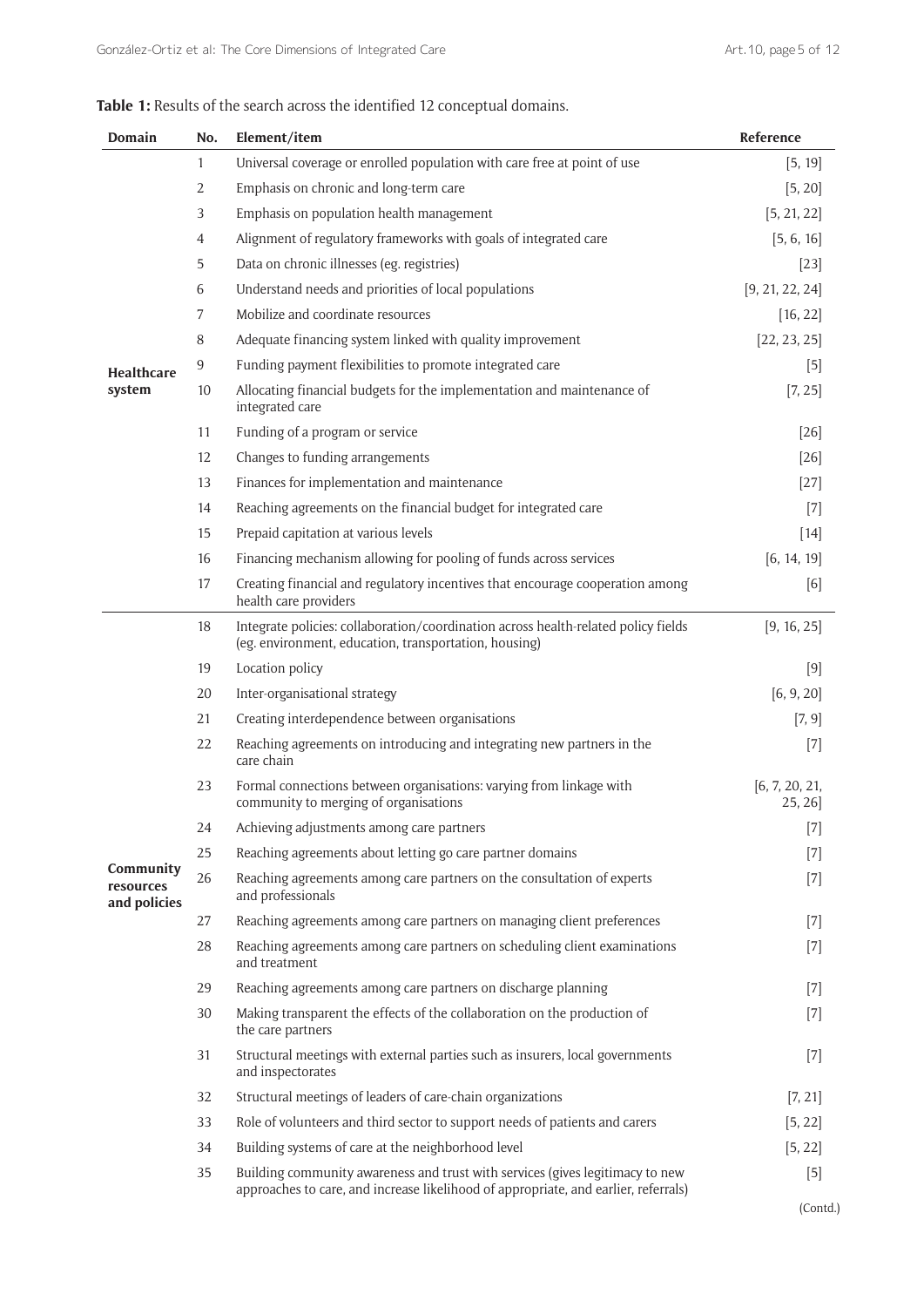| Family caregivers (involvement and support)<br>[5, 14, 18, 20, 28]<br>36<br>37<br>Coordinated home and community health<br>[5, 22]<br>Build resilience among carers to promote home-based care<br>38<br>[5, 22]<br>Raise awareness and reduce stigma<br>39<br>$[16]$<br>Social value creation<br>40<br>$[9]$<br>Provide complementary services<br>41<br>$[16]$<br>Patient education<br>42<br>[5, 22]<br>43<br>Patient empowerment<br>$[23]$<br>Using self-management support methods as a part of integrated care<br>44<br>[5, 7, 9, 21]<br>Self-man-<br>Patient engagement and participation, i.e. patients provide input on various levels<br>[6, 9, 20, 23]<br>agement<br>45<br>support<br>Electronic tools for patients to be engaged and active in self-management<br>46<br>[20, 23]<br>Patient navigation/clinical pathways<br>47<br>$[20]$<br>Reminders for patients<br>48<br>[23, 26]<br>Paradigm shift from acute to chronic care and from reactive to<br>49<br>[20, 25]<br>proactive care delivery<br>Population-based needs assessment: focus on defined population<br>50<br>[6, 21, 22, 25]<br>Defining the targeted client group<br>51<br>[5, 7]<br>Developing care programmes for relevant client subgroups<br>52<br>$[7]$<br>Designing care for clients with multi- or co-morbidities<br>53<br>$[7]$<br>Understand best ways to organize and implement care<br>54<br>$[24]$<br>Collaborative involvement in planning, policy development and patient<br>55<br>[6]<br>care delivery<br><b>Delivery</b><br>Service characteristics<br>56<br>$[9]$<br>system<br>design<br>Co-location of services<br>57<br>[5, 9, 14, 21, 26]<br>Specialized clinic or centres<br>58<br>$[27]$<br>Patient-centered philosophy (focus on patients' need)<br>59<br>[6, 9, 29]<br>Promotion of functional independence and wellbeing, not just the management<br>60<br>[5, 9, 28]<br>or treatment of medical symptoms (holistic focus)<br>61<br>Commitment to the view that the patient is the customer<br>[6]<br>62<br>Interaction between professional and client<br>$[9]$<br>Care plans including collaborative goal setting between patients and clinicians<br>63<br>[9, 20, 26]<br>Centralized information, referral and intake<br>64<br>[5, 14]<br>Single point of entry and a single point of contact for patients and carers<br>[5, 7, 21]<br>65<br>Case management (relational continuity with a named coordinator)<br>$[5-7, 9, 14, 20, 21,$<br>66<br>26, 27]<br>67<br>Case management<br>$[5]$<br>Arrangements for priority access to another service<br>68<br>$[26]$<br>69<br>Disease management<br>$[14]$<br><b>Delivery</b><br>Professional attitude and fulfilment of work as drivers of integration<br>system<br>70<br>$[14]$<br>design<br>71<br>Multidisciplinary teamwork<br>[5, 14, 16, 20, 21,<br>26, 27, 29]<br>72<br>Developing a multi-disciplinary care pathway<br>[6, 7, 27]<br>Creating interdependence between professionals (inter-professional networks)<br>[5, 9, 14, 18, 20]<br>73<br>Teamwork (joint working) and care coordination<br>74<br>$[5]$<br>75<br>Arrangements for facilitating communication<br>[7, 26] | <b>Domain</b> | No. | Element/item | Reference |
|---------------------------------------------------------------------------------------------------------------------------------------------------------------------------------------------------------------------------------------------------------------------------------------------------------------------------------------------------------------------------------------------------------------------------------------------------------------------------------------------------------------------------------------------------------------------------------------------------------------------------------------------------------------------------------------------------------------------------------------------------------------------------------------------------------------------------------------------------------------------------------------------------------------------------------------------------------------------------------------------------------------------------------------------------------------------------------------------------------------------------------------------------------------------------------------------------------------------------------------------------------------------------------------------------------------------------------------------------------------------------------------------------------------------------------------------------------------------------------------------------------------------------------------------------------------------------------------------------------------------------------------------------------------------------------------------------------------------------------------------------------------------------------------------------------------------------------------------------------------------------------------------------------------------------------------------------------------------------------------------------------------------------------------------------------------------------------------------------------------------------------------------------------------------------------------------------------------------------------------------------------------------------------------------------------------------------------------------------------------------------------------------------------------------------------------------------------------------------------------------------------------------------------------------------------------------------------------------------------------------------------------------------------------------------------------------------------------------------------------------------------------------------------------------------------------------------------------------------------------------------------------------------------------------------------------------------------------------------------------------------------------------------------------------------------------------------------------------------------------------------------------------|---------------|-----|--------------|-----------|
|                                                                                                                                                                                                                                                                                                                                                                                                                                                                                                                                                                                                                                                                                                                                                                                                                                                                                                                                                                                                                                                                                                                                                                                                                                                                                                                                                                                                                                                                                                                                                                                                                                                                                                                                                                                                                                                                                                                                                                                                                                                                                                                                                                                                                                                                                                                                                                                                                                                                                                                                                                                                                                                                                                                                                                                                                                                                                                                                                                                                                                                                                                                                             |               |     |              |           |
|                                                                                                                                                                                                                                                                                                                                                                                                                                                                                                                                                                                                                                                                                                                                                                                                                                                                                                                                                                                                                                                                                                                                                                                                                                                                                                                                                                                                                                                                                                                                                                                                                                                                                                                                                                                                                                                                                                                                                                                                                                                                                                                                                                                                                                                                                                                                                                                                                                                                                                                                                                                                                                                                                                                                                                                                                                                                                                                                                                                                                                                                                                                                             |               |     |              |           |
|                                                                                                                                                                                                                                                                                                                                                                                                                                                                                                                                                                                                                                                                                                                                                                                                                                                                                                                                                                                                                                                                                                                                                                                                                                                                                                                                                                                                                                                                                                                                                                                                                                                                                                                                                                                                                                                                                                                                                                                                                                                                                                                                                                                                                                                                                                                                                                                                                                                                                                                                                                                                                                                                                                                                                                                                                                                                                                                                                                                                                                                                                                                                             |               |     |              |           |
|                                                                                                                                                                                                                                                                                                                                                                                                                                                                                                                                                                                                                                                                                                                                                                                                                                                                                                                                                                                                                                                                                                                                                                                                                                                                                                                                                                                                                                                                                                                                                                                                                                                                                                                                                                                                                                                                                                                                                                                                                                                                                                                                                                                                                                                                                                                                                                                                                                                                                                                                                                                                                                                                                                                                                                                                                                                                                                                                                                                                                                                                                                                                             |               |     |              |           |
|                                                                                                                                                                                                                                                                                                                                                                                                                                                                                                                                                                                                                                                                                                                                                                                                                                                                                                                                                                                                                                                                                                                                                                                                                                                                                                                                                                                                                                                                                                                                                                                                                                                                                                                                                                                                                                                                                                                                                                                                                                                                                                                                                                                                                                                                                                                                                                                                                                                                                                                                                                                                                                                                                                                                                                                                                                                                                                                                                                                                                                                                                                                                             |               |     |              |           |
|                                                                                                                                                                                                                                                                                                                                                                                                                                                                                                                                                                                                                                                                                                                                                                                                                                                                                                                                                                                                                                                                                                                                                                                                                                                                                                                                                                                                                                                                                                                                                                                                                                                                                                                                                                                                                                                                                                                                                                                                                                                                                                                                                                                                                                                                                                                                                                                                                                                                                                                                                                                                                                                                                                                                                                                                                                                                                                                                                                                                                                                                                                                                             |               |     |              |           |
|                                                                                                                                                                                                                                                                                                                                                                                                                                                                                                                                                                                                                                                                                                                                                                                                                                                                                                                                                                                                                                                                                                                                                                                                                                                                                                                                                                                                                                                                                                                                                                                                                                                                                                                                                                                                                                                                                                                                                                                                                                                                                                                                                                                                                                                                                                                                                                                                                                                                                                                                                                                                                                                                                                                                                                                                                                                                                                                                                                                                                                                                                                                                             |               |     |              |           |
|                                                                                                                                                                                                                                                                                                                                                                                                                                                                                                                                                                                                                                                                                                                                                                                                                                                                                                                                                                                                                                                                                                                                                                                                                                                                                                                                                                                                                                                                                                                                                                                                                                                                                                                                                                                                                                                                                                                                                                                                                                                                                                                                                                                                                                                                                                                                                                                                                                                                                                                                                                                                                                                                                                                                                                                                                                                                                                                                                                                                                                                                                                                                             |               |     |              |           |
|                                                                                                                                                                                                                                                                                                                                                                                                                                                                                                                                                                                                                                                                                                                                                                                                                                                                                                                                                                                                                                                                                                                                                                                                                                                                                                                                                                                                                                                                                                                                                                                                                                                                                                                                                                                                                                                                                                                                                                                                                                                                                                                                                                                                                                                                                                                                                                                                                                                                                                                                                                                                                                                                                                                                                                                                                                                                                                                                                                                                                                                                                                                                             |               |     |              |           |
|                                                                                                                                                                                                                                                                                                                                                                                                                                                                                                                                                                                                                                                                                                                                                                                                                                                                                                                                                                                                                                                                                                                                                                                                                                                                                                                                                                                                                                                                                                                                                                                                                                                                                                                                                                                                                                                                                                                                                                                                                                                                                                                                                                                                                                                                                                                                                                                                                                                                                                                                                                                                                                                                                                                                                                                                                                                                                                                                                                                                                                                                                                                                             |               |     |              |           |
|                                                                                                                                                                                                                                                                                                                                                                                                                                                                                                                                                                                                                                                                                                                                                                                                                                                                                                                                                                                                                                                                                                                                                                                                                                                                                                                                                                                                                                                                                                                                                                                                                                                                                                                                                                                                                                                                                                                                                                                                                                                                                                                                                                                                                                                                                                                                                                                                                                                                                                                                                                                                                                                                                                                                                                                                                                                                                                                                                                                                                                                                                                                                             |               |     |              |           |
|                                                                                                                                                                                                                                                                                                                                                                                                                                                                                                                                                                                                                                                                                                                                                                                                                                                                                                                                                                                                                                                                                                                                                                                                                                                                                                                                                                                                                                                                                                                                                                                                                                                                                                                                                                                                                                                                                                                                                                                                                                                                                                                                                                                                                                                                                                                                                                                                                                                                                                                                                                                                                                                                                                                                                                                                                                                                                                                                                                                                                                                                                                                                             |               |     |              |           |
|                                                                                                                                                                                                                                                                                                                                                                                                                                                                                                                                                                                                                                                                                                                                                                                                                                                                                                                                                                                                                                                                                                                                                                                                                                                                                                                                                                                                                                                                                                                                                                                                                                                                                                                                                                                                                                                                                                                                                                                                                                                                                                                                                                                                                                                                                                                                                                                                                                                                                                                                                                                                                                                                                                                                                                                                                                                                                                                                                                                                                                                                                                                                             |               |     |              |           |
|                                                                                                                                                                                                                                                                                                                                                                                                                                                                                                                                                                                                                                                                                                                                                                                                                                                                                                                                                                                                                                                                                                                                                                                                                                                                                                                                                                                                                                                                                                                                                                                                                                                                                                                                                                                                                                                                                                                                                                                                                                                                                                                                                                                                                                                                                                                                                                                                                                                                                                                                                                                                                                                                                                                                                                                                                                                                                                                                                                                                                                                                                                                                             |               |     |              |           |
|                                                                                                                                                                                                                                                                                                                                                                                                                                                                                                                                                                                                                                                                                                                                                                                                                                                                                                                                                                                                                                                                                                                                                                                                                                                                                                                                                                                                                                                                                                                                                                                                                                                                                                                                                                                                                                                                                                                                                                                                                                                                                                                                                                                                                                                                                                                                                                                                                                                                                                                                                                                                                                                                                                                                                                                                                                                                                                                                                                                                                                                                                                                                             |               |     |              |           |
|                                                                                                                                                                                                                                                                                                                                                                                                                                                                                                                                                                                                                                                                                                                                                                                                                                                                                                                                                                                                                                                                                                                                                                                                                                                                                                                                                                                                                                                                                                                                                                                                                                                                                                                                                                                                                                                                                                                                                                                                                                                                                                                                                                                                                                                                                                                                                                                                                                                                                                                                                                                                                                                                                                                                                                                                                                                                                                                                                                                                                                                                                                                                             |               |     |              |           |
|                                                                                                                                                                                                                                                                                                                                                                                                                                                                                                                                                                                                                                                                                                                                                                                                                                                                                                                                                                                                                                                                                                                                                                                                                                                                                                                                                                                                                                                                                                                                                                                                                                                                                                                                                                                                                                                                                                                                                                                                                                                                                                                                                                                                                                                                                                                                                                                                                                                                                                                                                                                                                                                                                                                                                                                                                                                                                                                                                                                                                                                                                                                                             |               |     |              |           |
|                                                                                                                                                                                                                                                                                                                                                                                                                                                                                                                                                                                                                                                                                                                                                                                                                                                                                                                                                                                                                                                                                                                                                                                                                                                                                                                                                                                                                                                                                                                                                                                                                                                                                                                                                                                                                                                                                                                                                                                                                                                                                                                                                                                                                                                                                                                                                                                                                                                                                                                                                                                                                                                                                                                                                                                                                                                                                                                                                                                                                                                                                                                                             |               |     |              |           |
|                                                                                                                                                                                                                                                                                                                                                                                                                                                                                                                                                                                                                                                                                                                                                                                                                                                                                                                                                                                                                                                                                                                                                                                                                                                                                                                                                                                                                                                                                                                                                                                                                                                                                                                                                                                                                                                                                                                                                                                                                                                                                                                                                                                                                                                                                                                                                                                                                                                                                                                                                                                                                                                                                                                                                                                                                                                                                                                                                                                                                                                                                                                                             |               |     |              |           |
|                                                                                                                                                                                                                                                                                                                                                                                                                                                                                                                                                                                                                                                                                                                                                                                                                                                                                                                                                                                                                                                                                                                                                                                                                                                                                                                                                                                                                                                                                                                                                                                                                                                                                                                                                                                                                                                                                                                                                                                                                                                                                                                                                                                                                                                                                                                                                                                                                                                                                                                                                                                                                                                                                                                                                                                                                                                                                                                                                                                                                                                                                                                                             |               |     |              |           |
| (Contd.)                                                                                                                                                                                                                                                                                                                                                                                                                                                                                                                                                                                                                                                                                                                                                                                                                                                                                                                                                                                                                                                                                                                                                                                                                                                                                                                                                                                                                                                                                                                                                                                                                                                                                                                                                                                                                                                                                                                                                                                                                                                                                                                                                                                                                                                                                                                                                                                                                                                                                                                                                                                                                                                                                                                                                                                                                                                                                                                                                                                                                                                                                                                                    |               |     |              |           |
|                                                                                                                                                                                                                                                                                                                                                                                                                                                                                                                                                                                                                                                                                                                                                                                                                                                                                                                                                                                                                                                                                                                                                                                                                                                                                                                                                                                                                                                                                                                                                                                                                                                                                                                                                                                                                                                                                                                                                                                                                                                                                                                                                                                                                                                                                                                                                                                                                                                                                                                                                                                                                                                                                                                                                                                                                                                                                                                                                                                                                                                                                                                                             |               |     |              |           |
|                                                                                                                                                                                                                                                                                                                                                                                                                                                                                                                                                                                                                                                                                                                                                                                                                                                                                                                                                                                                                                                                                                                                                                                                                                                                                                                                                                                                                                                                                                                                                                                                                                                                                                                                                                                                                                                                                                                                                                                                                                                                                                                                                                                                                                                                                                                                                                                                                                                                                                                                                                                                                                                                                                                                                                                                                                                                                                                                                                                                                                                                                                                                             |               |     |              |           |
|                                                                                                                                                                                                                                                                                                                                                                                                                                                                                                                                                                                                                                                                                                                                                                                                                                                                                                                                                                                                                                                                                                                                                                                                                                                                                                                                                                                                                                                                                                                                                                                                                                                                                                                                                                                                                                                                                                                                                                                                                                                                                                                                                                                                                                                                                                                                                                                                                                                                                                                                                                                                                                                                                                                                                                                                                                                                                                                                                                                                                                                                                                                                             |               |     |              |           |
|                                                                                                                                                                                                                                                                                                                                                                                                                                                                                                                                                                                                                                                                                                                                                                                                                                                                                                                                                                                                                                                                                                                                                                                                                                                                                                                                                                                                                                                                                                                                                                                                                                                                                                                                                                                                                                                                                                                                                                                                                                                                                                                                                                                                                                                                                                                                                                                                                                                                                                                                                                                                                                                                                                                                                                                                                                                                                                                                                                                                                                                                                                                                             |               |     |              |           |
|                                                                                                                                                                                                                                                                                                                                                                                                                                                                                                                                                                                                                                                                                                                                                                                                                                                                                                                                                                                                                                                                                                                                                                                                                                                                                                                                                                                                                                                                                                                                                                                                                                                                                                                                                                                                                                                                                                                                                                                                                                                                                                                                                                                                                                                                                                                                                                                                                                                                                                                                                                                                                                                                                                                                                                                                                                                                                                                                                                                                                                                                                                                                             |               |     |              |           |
|                                                                                                                                                                                                                                                                                                                                                                                                                                                                                                                                                                                                                                                                                                                                                                                                                                                                                                                                                                                                                                                                                                                                                                                                                                                                                                                                                                                                                                                                                                                                                                                                                                                                                                                                                                                                                                                                                                                                                                                                                                                                                                                                                                                                                                                                                                                                                                                                                                                                                                                                                                                                                                                                                                                                                                                                                                                                                                                                                                                                                                                                                                                                             |               |     |              |           |
|                                                                                                                                                                                                                                                                                                                                                                                                                                                                                                                                                                                                                                                                                                                                                                                                                                                                                                                                                                                                                                                                                                                                                                                                                                                                                                                                                                                                                                                                                                                                                                                                                                                                                                                                                                                                                                                                                                                                                                                                                                                                                                                                                                                                                                                                                                                                                                                                                                                                                                                                                                                                                                                                                                                                                                                                                                                                                                                                                                                                                                                                                                                                             |               |     |              |           |
|                                                                                                                                                                                                                                                                                                                                                                                                                                                                                                                                                                                                                                                                                                                                                                                                                                                                                                                                                                                                                                                                                                                                                                                                                                                                                                                                                                                                                                                                                                                                                                                                                                                                                                                                                                                                                                                                                                                                                                                                                                                                                                                                                                                                                                                                                                                                                                                                                                                                                                                                                                                                                                                                                                                                                                                                                                                                                                                                                                                                                                                                                                                                             |               |     |              |           |
|                                                                                                                                                                                                                                                                                                                                                                                                                                                                                                                                                                                                                                                                                                                                                                                                                                                                                                                                                                                                                                                                                                                                                                                                                                                                                                                                                                                                                                                                                                                                                                                                                                                                                                                                                                                                                                                                                                                                                                                                                                                                                                                                                                                                                                                                                                                                                                                                                                                                                                                                                                                                                                                                                                                                                                                                                                                                                                                                                                                                                                                                                                                                             |               |     |              |           |
|                                                                                                                                                                                                                                                                                                                                                                                                                                                                                                                                                                                                                                                                                                                                                                                                                                                                                                                                                                                                                                                                                                                                                                                                                                                                                                                                                                                                                                                                                                                                                                                                                                                                                                                                                                                                                                                                                                                                                                                                                                                                                                                                                                                                                                                                                                                                                                                                                                                                                                                                                                                                                                                                                                                                                                                                                                                                                                                                                                                                                                                                                                                                             |               |     |              |           |
|                                                                                                                                                                                                                                                                                                                                                                                                                                                                                                                                                                                                                                                                                                                                                                                                                                                                                                                                                                                                                                                                                                                                                                                                                                                                                                                                                                                                                                                                                                                                                                                                                                                                                                                                                                                                                                                                                                                                                                                                                                                                                                                                                                                                                                                                                                                                                                                                                                                                                                                                                                                                                                                                                                                                                                                                                                                                                                                                                                                                                                                                                                                                             |               |     |              |           |
|                                                                                                                                                                                                                                                                                                                                                                                                                                                                                                                                                                                                                                                                                                                                                                                                                                                                                                                                                                                                                                                                                                                                                                                                                                                                                                                                                                                                                                                                                                                                                                                                                                                                                                                                                                                                                                                                                                                                                                                                                                                                                                                                                                                                                                                                                                                                                                                                                                                                                                                                                                                                                                                                                                                                                                                                                                                                                                                                                                                                                                                                                                                                             |               |     |              |           |
|                                                                                                                                                                                                                                                                                                                                                                                                                                                                                                                                                                                                                                                                                                                                                                                                                                                                                                                                                                                                                                                                                                                                                                                                                                                                                                                                                                                                                                                                                                                                                                                                                                                                                                                                                                                                                                                                                                                                                                                                                                                                                                                                                                                                                                                                                                                                                                                                                                                                                                                                                                                                                                                                                                                                                                                                                                                                                                                                                                                                                                                                                                                                             |               |     |              |           |
|                                                                                                                                                                                                                                                                                                                                                                                                                                                                                                                                                                                                                                                                                                                                                                                                                                                                                                                                                                                                                                                                                                                                                                                                                                                                                                                                                                                                                                                                                                                                                                                                                                                                                                                                                                                                                                                                                                                                                                                                                                                                                                                                                                                                                                                                                                                                                                                                                                                                                                                                                                                                                                                                                                                                                                                                                                                                                                                                                                                                                                                                                                                                             |               |     |              |           |
|                                                                                                                                                                                                                                                                                                                                                                                                                                                                                                                                                                                                                                                                                                                                                                                                                                                                                                                                                                                                                                                                                                                                                                                                                                                                                                                                                                                                                                                                                                                                                                                                                                                                                                                                                                                                                                                                                                                                                                                                                                                                                                                                                                                                                                                                                                                                                                                                                                                                                                                                                                                                                                                                                                                                                                                                                                                                                                                                                                                                                                                                                                                                             |               |     |              |           |
|                                                                                                                                                                                                                                                                                                                                                                                                                                                                                                                                                                                                                                                                                                                                                                                                                                                                                                                                                                                                                                                                                                                                                                                                                                                                                                                                                                                                                                                                                                                                                                                                                                                                                                                                                                                                                                                                                                                                                                                                                                                                                                                                                                                                                                                                                                                                                                                                                                                                                                                                                                                                                                                                                                                                                                                                                                                                                                                                                                                                                                                                                                                                             |               |     |              |           |
|                                                                                                                                                                                                                                                                                                                                                                                                                                                                                                                                                                                                                                                                                                                                                                                                                                                                                                                                                                                                                                                                                                                                                                                                                                                                                                                                                                                                                                                                                                                                                                                                                                                                                                                                                                                                                                                                                                                                                                                                                                                                                                                                                                                                                                                                                                                                                                                                                                                                                                                                                                                                                                                                                                                                                                                                                                                                                                                                                                                                                                                                                                                                             |               |     |              |           |
|                                                                                                                                                                                                                                                                                                                                                                                                                                                                                                                                                                                                                                                                                                                                                                                                                                                                                                                                                                                                                                                                                                                                                                                                                                                                                                                                                                                                                                                                                                                                                                                                                                                                                                                                                                                                                                                                                                                                                                                                                                                                                                                                                                                                                                                                                                                                                                                                                                                                                                                                                                                                                                                                                                                                                                                                                                                                                                                                                                                                                                                                                                                                             |               |     |              |           |
|                                                                                                                                                                                                                                                                                                                                                                                                                                                                                                                                                                                                                                                                                                                                                                                                                                                                                                                                                                                                                                                                                                                                                                                                                                                                                                                                                                                                                                                                                                                                                                                                                                                                                                                                                                                                                                                                                                                                                                                                                                                                                                                                                                                                                                                                                                                                                                                                                                                                                                                                                                                                                                                                                                                                                                                                                                                                                                                                                                                                                                                                                                                                             |               |     |              |           |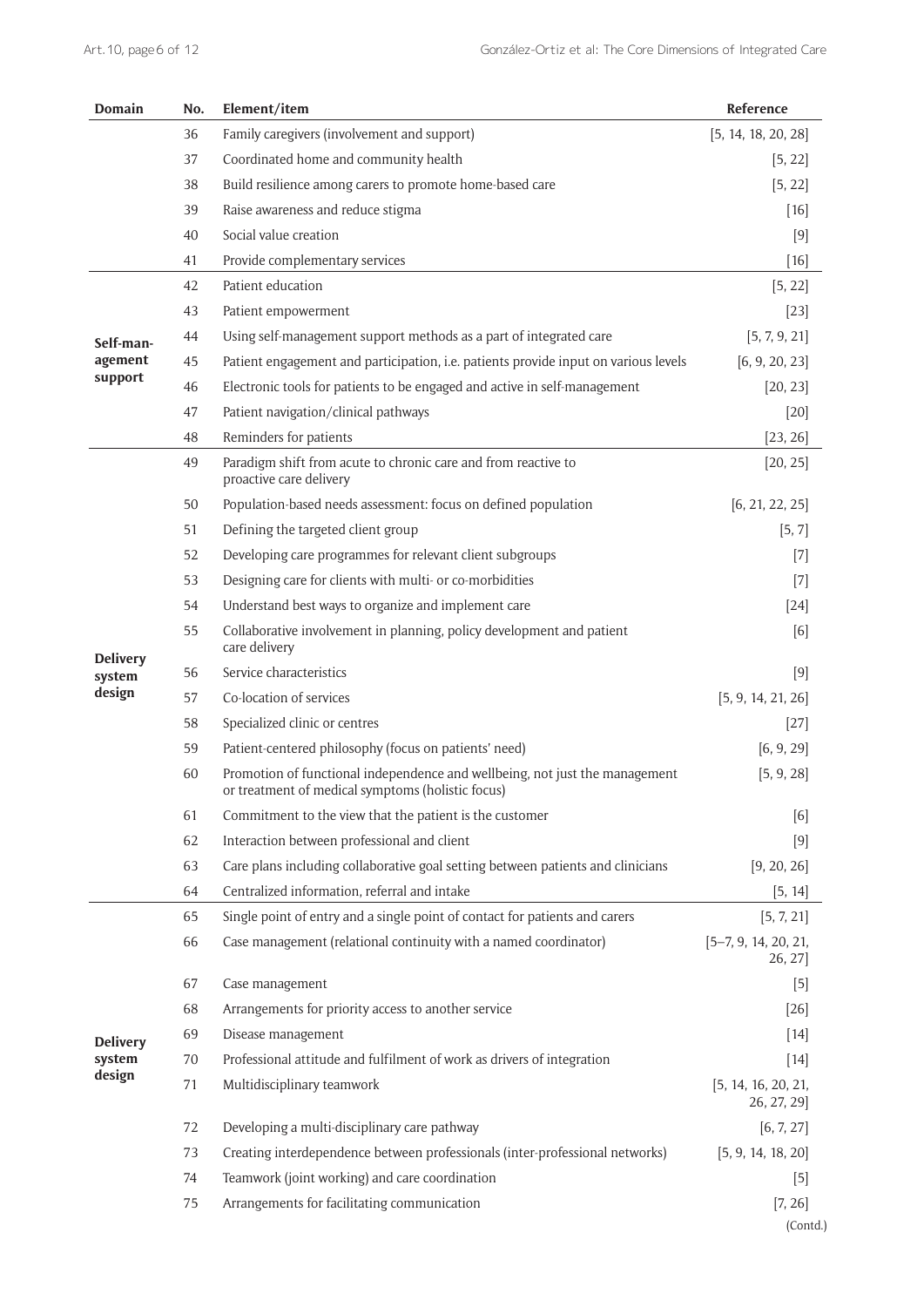| <b>Domain</b>    | No. | Element/item                                                                                          | Reference                   |
|------------------|-----|-------------------------------------------------------------------------------------------------------|-----------------------------|
|                  | 76  | Information sharing, planned/organised meetings                                                       | $[20]$                      |
|                  | 77  | Using a uniform language in the care chain                                                            | $[7]$                       |
|                  | 78  | Using uniform client-identification numbers within the care chain                                     | $[7]$                       |
|                  | 79  | Shared assessment                                                                                     | [21, 26]                    |
|                  | 80  | Coordinated or joint consultations                                                                    | $[26]$                      |
|                  | 81  | Using feedback and reminders by professionals for improving care                                      | [7, 23, 27]                 |
|                  | 82  | Agreements on referrals, discharge and transfer of clients through the care chain                     | $[5-7, 14]$                 |
|                  | 83  | Clinical follow-up                                                                                    | $[27]$                      |
|                  | 84  | Continuity of care                                                                                    | [9, 18, 22, 29]             |
|                  | 85  | Assisted living/care support at home                                                                  | [5, 21]                     |
|                  | 86  | Service management (e.g., collective telephone numbers, counter assistance and<br>24-hour access)     | [9, 14, 21]                 |
|                  | 87  | Medication management                                                                                 | $[5]$                       |
|                  | 88  | Essential and new pharmaceuticals and medical devices                                                 | $[23]$                      |
|                  | 89  | Collaboratively assessing bottlenecks and gaps in care                                                | $[7]$                       |
|                  | 90  | An adequate workforce (in terms of number, competencies and distribution)                             | [5, 9, 22, 23]              |
| <b>Delivery</b>  | 91  | Workforce educated and skilled in chronic care (graduate)                                             | [5, 6, 16, 20]              |
| system<br>design | 92  | Cross-training of staff (to ensure staff culture, attitudes, skills<br>are complementary)             | [6, 7, 9, 14, 16, 22]       |
|                  | 93  | Reaching agreements among care partners on tasks, responsibilities and<br>authorizations              | [7, 23]                     |
|                  | 94  | Establishing the roles and tasks of multidisciplinary team members                                    | [5, 7, 20]                  |
|                  | 95  | Professionals in the care chain are informed/aware of each other's<br>expertise and tasks             | $[5 - 7, 20]$               |
|                  | 96  | Education for professionals (continuous education)                                                    | [6, 16, 20, 22, 23]         |
|                  | 97  | Training (joint or relating to collaboration)                                                         | [14, 21, 26]                |
|                  | 98  | Inter-professional education                                                                          | [6, 7, 9, 20, 23]           |
|                  | 99  | Stimulating a learning culture and continuous improvement in the care chain                           | $[7]$                       |
|                  | 100 | Share registries and/or methods to track care/health                                                  | [5, 14, 23, 26]             |
|                  | 101 | Implementing care process-supporting clinical information systems                                     | [7, 26]                     |
|                  | 102 | Shared decision support                                                                               | $[26]$                      |
|                  | 103 | Support/supervision for clinicians                                                                    | $[26]$                      |
|                  | 104 | Clear communication strategies and protocols                                                          | [6]                         |
|                  | 105 | Standardised diagnostic and eligibility criteria                                                      | [5, 7, 14]                  |
|                  | 106 | Multidisciplinary and comprehensive assessment                                                        | [5, 14]                     |
| <b>Decision</b>  | 107 | Developing criteria for assessing client's urgency                                                    | $[7]$                       |
| support          | 108 | Case finding and use of risk stratification                                                           | $[5]$                       |
|                  | 109 | Common decision-support tools (practice guidelines, protocols)                                        | [5, 14, 21, 23]             |
|                  | 110 | Multidisciplinary guidelines and protocols                                                            | [5, 7, 14]                  |
|                  | 111 | Existence of evidence-based clinical practice guidelines with automated tools to<br>enforce their use | [6, 7, 20, 29]              |
|                  | 112 | Join planning                                                                                         | [5, 7, 9, 14, 20,<br>21, 26 |
|                  | 113 | Using a single client-monitoring record accessible for all care partners                              | $[7]$                       |
|                  | 114 | Using a protocol for the systematic follow-up of clients                                              | $[7]$                       |
|                  |     |                                                                                                       | (Contd.)                    |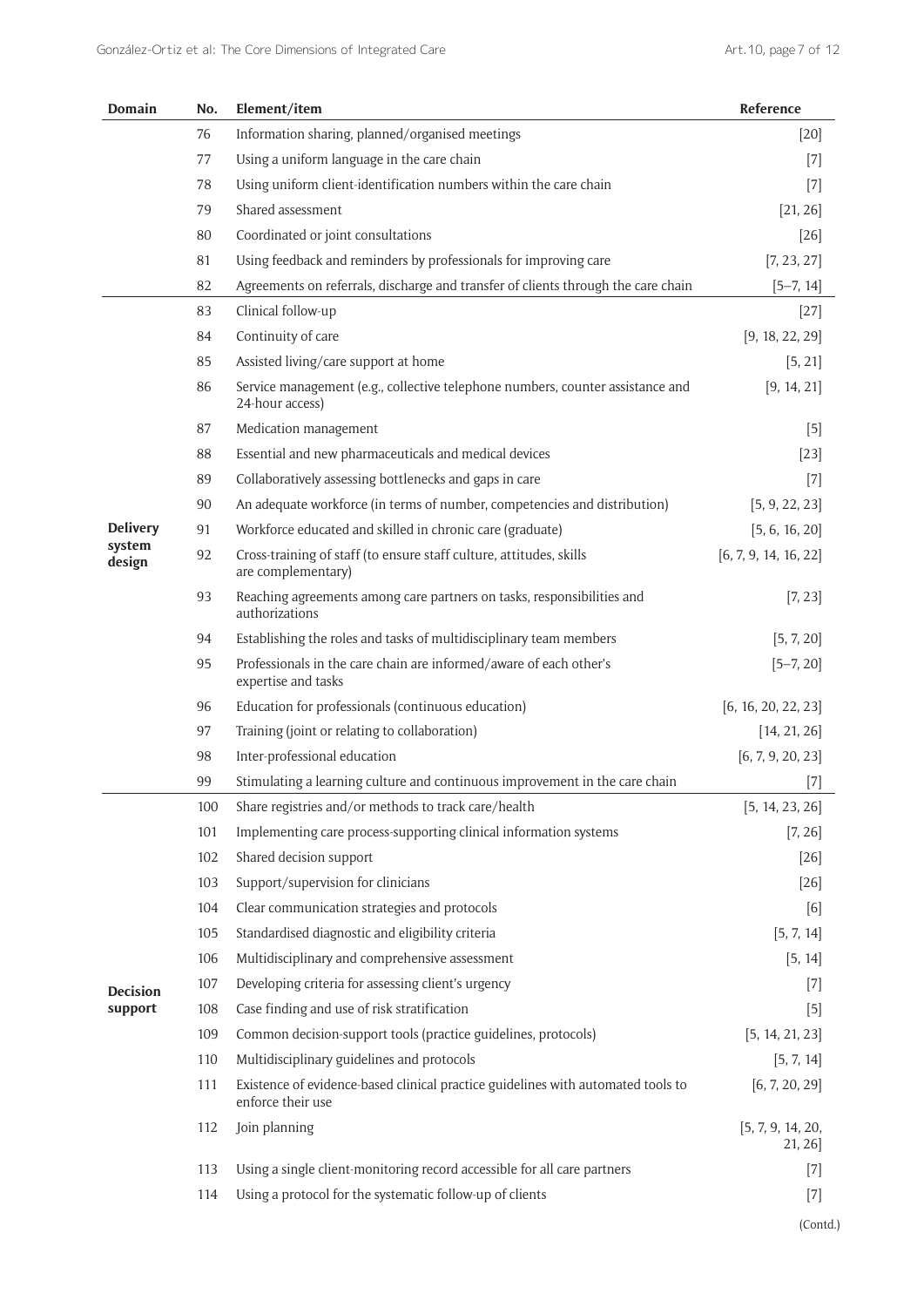| Domain                            | No. | Element/item                                                                                                   | Reference                          |
|-----------------------------------|-----|----------------------------------------------------------------------------------------------------------------|------------------------------------|
|                                   | 115 | Information sharing, planned/organised meetings                                                                | $[20]$                             |
|                                   | 116 | Shared decision-making and problem solving                                                                     | [6]                                |
|                                   | 117 | Shared-care protocols and evidence based practice guidelines                                                   | [5, 6, 9, 14, 18, 20,<br>23, 29]   |
|                                   | 118 | Shared clinical records                                                                                        | [5, 14, 21]                        |
|                                   | 119 | Integrated clinical pathways                                                                                   | [6]                                |
|                                   | 120 | Decision aids to patients                                                                                      | $[23]$                             |
|                                   | 121 | Providing understandable and client-centered information                                                       | $[7]$                              |
|                                   | 122 | Assistance in accessing primary health care                                                                    | $[26]$                             |
|                                   | 123 | Intelligence systems for data collection                                                                       | [18, 22, 23, 25]                   |
|                                   | 124 | Centralised system-wide computerised patient record system (data accessibility<br>from anywhere in the system) | [6, 20, 23]                        |
| Clinical<br>information<br>system | 125 | Integrated electronic health records                                                                           | $[5-7, 14, 18, 20,$<br>22, 23, 27] |
|                                   | 126 | Electronic registry for planning care and risk-stratifying patients                                            | $[20]$                             |
|                                   | 127 | Technologies that support continuous and remote patient monitoring                                             | [5, 20, 21]                        |
|                                   | 128 | Reminders to clinicians and patients (e.g., medication management)                                             | [5, 23]                            |
|                                   | 129 | Local leadership and long-term commitments                                                                     | $[5-7, 27]$                        |
|                                   | 130 | Leaders with a clear vision on integrated care                                                                 | $[27]$                             |
|                                   | 131 | Distributed leadership                                                                                         | $[5-7, 21, 25]$                    |
|                                   | 132 | Managerial leadership                                                                                          | $[5-7, 9, 18]$                     |
| Leadership                        | 133 | Visionary leadership                                                                                           | $[9]$                              |
|                                   | 134 | Clinical leadership                                                                                            | [5, 9, 25]                         |
|                                   | 135 | Organisational leadership for providing optimal chronic care                                                   | $[20]$                             |
|                                   | 136 | Conflict management                                                                                            | $[9]$                              |
|                                   | 137 | Reputation                                                                                                     | $[9]$                              |
|                                   | 138 | Good governance                                                                                                | [9, 18, 22, 23]                    |
| Governance                        | 139 | Inter-organisational governance                                                                                | [9]                                |
|                                   | 140 | Inter-professional governance                                                                                  | $[9]$                              |
|                                   | 141 | Action oriented to understand and support more effective ways for improving<br>quality and enabling change     | [5, 6, 24, 27, 29]                 |
|                                   | 142 | Collaborative learning in the care chain in order to innovate integrated care                                  | $[7]$                              |
|                                   | 143 | Involving leaders in improvement efforts in the care chain                                                     | $[7]$                              |
|                                   | 144 | Involving client representatives by monitoring the performance of the care chain                               | $[7]$                              |
| Perfor-<br>mance &<br>Quality     | 145 | Using a systematic procedure for the evaluation of agreements,<br>approaches and results                       | [5, 7, 9, 20, 23, 25]              |
|                                   | 146 | Reaching agreements about the uniform use of performance indicators in the<br>chain care                       | $[7]$                              |
|                                   | 147 | Establishing quality targets for the performance of care partners                                              | $[7]$                              |
|                                   | 148 | Establishing quality targets for the performance of the whole care chain                                       | $[7]$                              |
|                                   | 149 | Installing improvement teams at care-chain level                                                               | $[7]$                              |
|                                   | 150 | Evaluate outcomes                                                                                              | $[24]$                             |
|                                   | 151 | Client satisfaction                                                                                            | [7, 9, 22]                         |
|                                   | 152 | Performance management (common outcomes evaluation,<br>performance indicator)                                  | [5, 7, 9, 18, 21, 22,<br>24]       |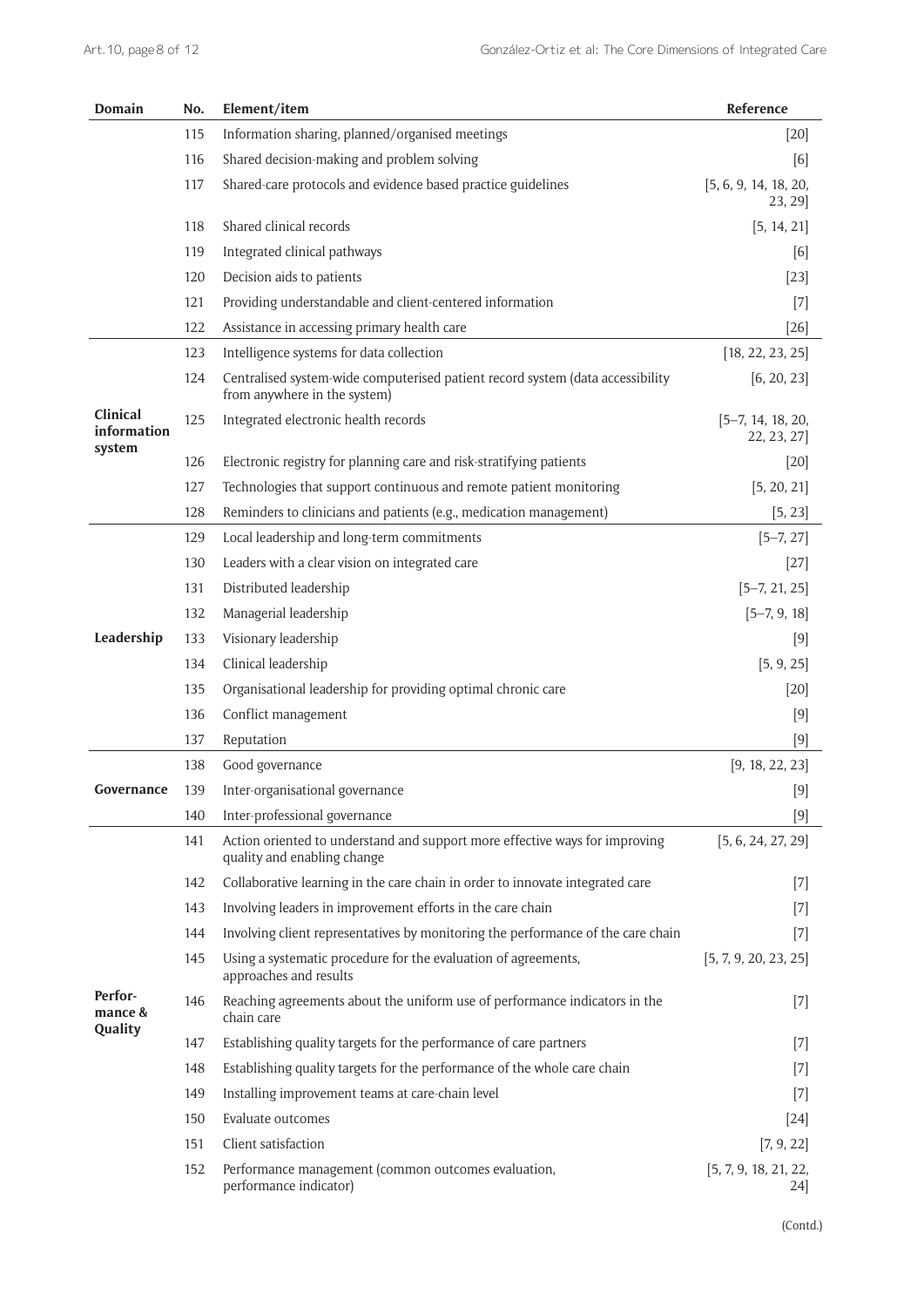| Domain                         | No. | Element/item                                                                                                 | Reference             |
|--------------------------------|-----|--------------------------------------------------------------------------------------------------------------|-----------------------|
|                                | 153 | Monitoring successes and results during the development of the<br>integrated care chain                      | [7, 20]               |
|                                | 154 | Regular feedback of performance indicators                                                                   | [9]                   |
|                                | 155 | Shared accountability/risk and responsibility for care                                                       | [5, 6]                |
|                                | 156 | Integrating incentives for rewarding the achievement of quality targets                                      | [6, 7, 18, 20, 24]    |
|                                | 157 | Gathering financial performance data for the care chain                                                      | $[7]$                 |
|                                | 158 | Gathering data on client logistics (e.g. volumes, waiting periods and throughput<br>times) in the care chain | [7, 21]               |
|                                | 159 | Monitoring and analysing mistakes/near-mistakes in the care chain                                            | $[7]$                 |
|                                | 160 | Monitoring whether the care delivered corresponds with<br>evidence-based guidelines                          | $[7]$                 |
| Organi-<br>sational<br>culture | 161 | Shared vision and values for the purpose of integrated care                                                  | [5, 6, 9, 18, 25, 27] |
|                                | 162 | An integration culture institutionalised through policies and procedures                                     | $[5-7, 9, 20, 27]$    |
|                                | 163 | Organisational culture for providing optimal chronic care                                                    | [20, 25]              |
|                                | 164 | Striving towards an open culture for discussing possible improvements<br>for care partners                   | $[7]$                 |
|                                | 165 | Linking cultures                                                                                             | $[9]$                 |
|                                | 166 | Population features (e.g., demographic composition)                                                          | [9, 28]               |
| Contextual<br>factors          | 167 | Advocacy                                                                                                     | $[16]$                |
|                                | 168 | Rurality of the area                                                                                         | [28]                  |
|                                | 169 | Environmental climate                                                                                        | [9]                   |
|                                | 170 | Environmental awareness                                                                                      | $[9]$                 |
|                                | 171 | Labour market                                                                                                | [9, 28]               |
| <b>Social</b><br>capital       | 172 | Quality features of the informal collaboration                                                               | $[9]$                 |
|                                | 173 | Trust (on colleagues, caregivers and organisations)                                                          | $[5-7, 9]$            |
|                                | 174 | Reputation                                                                                                   | [9]                   |
|                                | 175 | Interpersonal characteristics                                                                                | $[9]$                 |

More specifically, the category with the largest number of items concerns features of the service delivery design. This suggests that processes, logistics, and human resources management (e.g., multidisciplinary teamwork, staffing of professionals, training) have been widely investigated and represent a cornerstone of care integration. In addition, 43% (or 22) of the items classified in Delivery system design are identified by at least three different contributions. This is the highest level of convergence after Leadership (44%) and Clinical information system (67%); however, each of these last two categories groups a much lower number of items. One might conclude that research has already reported convincing evidence on some important aspects that should guide the design of service delivery to integrate care.

Focusing more on the contents, on the one hand several items grouped in the Delivery system design indicate the importance of centering service delivery on the needs of the patients (e.g. #53, 59, 60–63, 66). On the other hand, several items emphasize the need for standardizing (or foster uniformity of) specific aspects/tools that are paramount to ensure care quality and coordination across organizational boundaries and settings (e.g., #64, 65, 68, 72, 75, 77, 78), together with multi-/inter-professional collaboration (e.g., #71, 73, 74, 76, 79, 80).

At the system level two relevant policy areas are clearly identified: funding/financing mechanisms and priority setting coherent with the needs of the population (e.g., chronic conditions, older people) and the pillars of integrated care (e.g., cooperation between providers, synergic mobilization of community resources). The items grouped in the Contextual factors category reinforce importance of fine tuning interacting policies (e.g. health, environment, labor) with the actual needs and conditions of the population (e.g., demographic composition, orographic configuration of locations).

The categories Decision support and Community resources & policies group items that seem to point at setting the best conditions – by introducing changes and specific tools – to foster collaboration between professionals and organizations involved in the care delivery and help such actors to focus on patients' needs and priorities.

The category Performance & Quality includes items that, rather than proposing specific technical solutions, indicate the need for fostering shared accountability on the results of the "care chain". The few cases where end-points are proposed, they range from patient experience (e.g., satisfaction) to outcomes. This aspect, reinforced by the categories directly focused on soft aspects (i.e., Organizational culture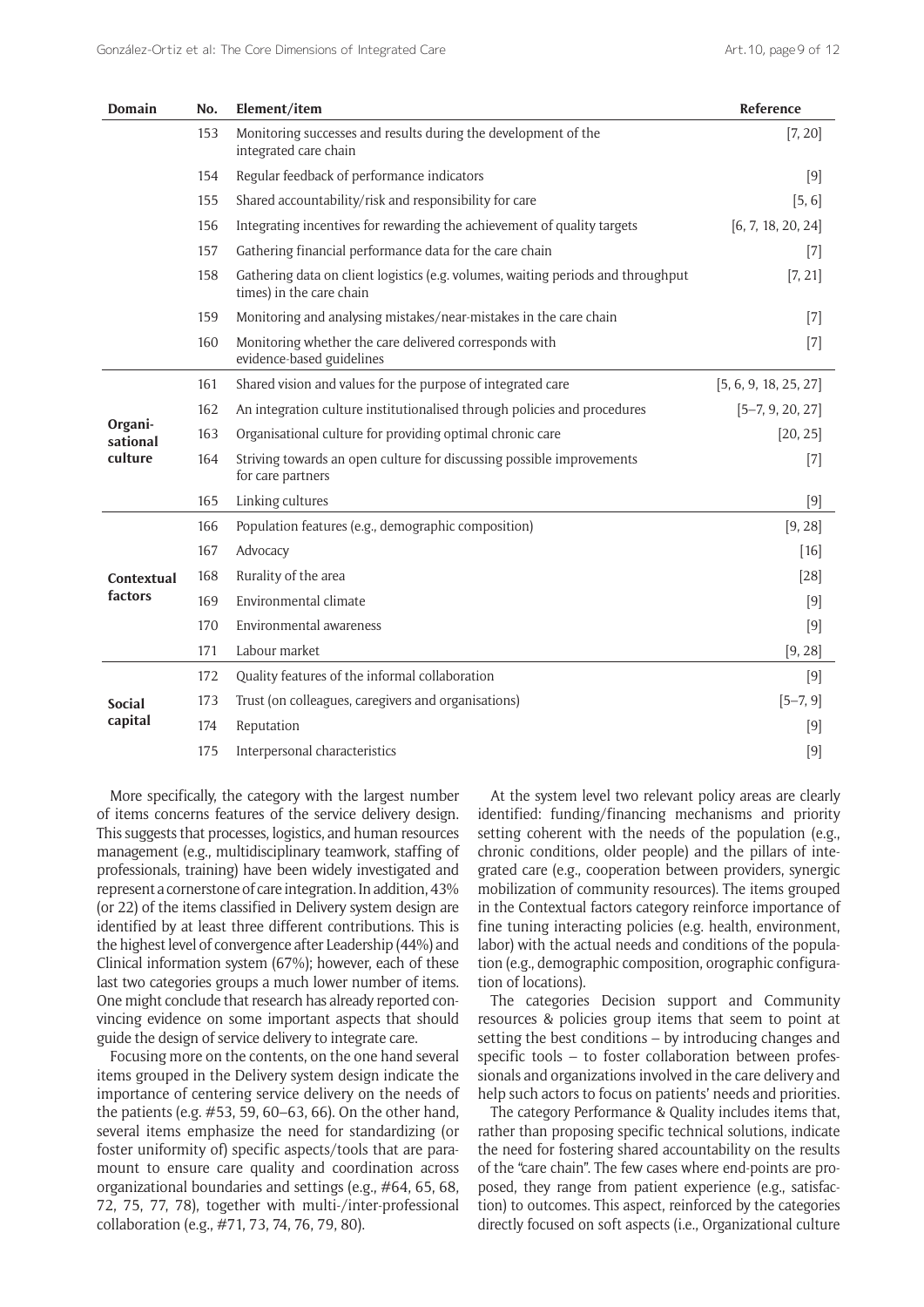and Social capital), suggests the importance of developing shared values to foster care integration.

## **Conclusions**

The literature evidence reviewed here has uncovered a range of elements and factors associated with successful care integration over the last decade. Moreover, the development of conceptual frameworks to understand and guide thinking on integrated care has grown and evolved over time.

However, the majority of contributions provide recommendations related to a smaller number of specific aspects that were found to be influential. Moreover, these were often derived in specific contexts/settings or with defined target patients, especially to those with chronic illnesses as opposed to those with comorbidities or wider health and social care needs. Few studies propose, and eventually validate, frameworks indicating key areas of intervention and/or analytical aspects to consider in order to foster care integration. They are mostly lists of key building blocks to integrated care, rather than frameworks supporting the process of implementation. In addition, the retrieved frameworks generally build on the findings of previous research, but each of them assumes either a diverse (though not necessarily alternative) perspective or different analytical degree. Interestingly, despite that our review focused on forms of integrated care addressing patients with chronic diseases and longterm conditions, we found that recent frameworks (more or less explicitly) assume a population health rather than a disease-based perspective. This dramatically increases the need for accurately defining client groups or populations, including people with non-medical conditions, profiling their needs and specificities, and manage the complexity resulting from this broad perspective.

When streamlining all the aspects identified in the available relevant literature, on the one hand, it is striking the high number of factors deserving attention; however, on the other hand, there is a clear area of convergence identified by those factors mentioned in several contributions. The two findings can be considered, respectively, evidence of dynamism and indicator of the degree of maturity the research field.

Researchers seem to have concentrated their attention on the service delivery design of integrated care, with a recent shift toward the notion of person-centeredness as a way of shaping any aspect of processes and interaction with patients and their caregivers. Nevertheless, contextual aspects seem to rank more and more high in the priorities of experts in the field. Perhaps, this is the result of the aforementioned shift toward a population health perspective that tends to increase the interdependencies between the different components of a health (and social) care system. It may also be that many experts view care integration as primarily a systemic or organizational activity rather than an approach (as defined) that co-ordinates care with and around people's needs at the clinical and service level.

A limitation of our contribution is that we searched studies that propose frameworks or key factors for integrated care starting from three selected journals specialized in the field. This could have limited our capacity to identify all available studies related to the objective of this article.

However, we privileged the pertinence of the scientific source and tried to compensate the aforementioned bias by snowballing the references of the included contributions and by involving some external scholars/experts to fill eventual gaps based on their extensive knowledge.

Our selectivity allowed us to perform an exhaustive, careful review of all the included material. The extracted key elements offer a useful basis for describing and/or reflecting on integrated care initiatives for chronic illnesses and long-term conditions set in different contexts. Nevertheless, it may be difficult to obtain accurate information on all of the important aspects so far identified. Therefore, it would be useful to develop a comprehensive framework that could synthetically describe care integration initiatives implemented in different contexts and allow for efficient comparisons highlighting relevant variabilities and context-dependencies.

## **Note**

<sup>1</sup> Formerly, International Journal of Care Pathways.

## **Acknowledgements**

The study is part of Project INTEGRATE [\(http://pro](http://projectintegrate.eu.com)[jectintegrate.eu.com\)](http://projectintegrate.eu.com) that was funded within the EU  $7<sup>th</sup>$ Framework Program (EU Grant Agreement 305821).

## **Reviewers**

Dr Teresa Burdett, Lecturer in Integrated Health Care, Professional Lead for Interprofessional Learning and Education, Unit Lead for Foundations of Integrated Care and Person Centred Services, Bournemouth University, UK. One anonymous reviewer.

## **Competing Interests**

The authors have no competing interests to declare.

## **References**

- 1. **Calciolari, S, Gonzalez-Ortiz, L, Goodwin, N** and **Stein, V.** The Project INTEGRATE Framework. *EU Project INTEGRATE*, *EU Grant Agreement 305821*, 2016; September 2016. Accessed at: [www.projectin](www.projectintegrate.eu.com/integrated-care/resource/the-project-integrate-framework)[tegrate.eu.com/integrated-care/resource/the-pro](www.projectintegrate.eu.com/integrated-care/resource/the-project-integrate-framework)[ject-integrate-framework](www.projectintegrate.eu.com/integrated-care/resource/the-project-integrate-framework) on May 2016.
- 2. **Barr, V, Robinson, S, Marin-Link, B, Underhill, L, Dotts, A, Ravensdale, D** and **Salivaras, S.** The expanded Chronic Care Model: An integration of concepts and strategies from population health promotion and the Chronic Care Model. *Hospital Quarterly*, 2003; 7(1): 73–82. DOI: <https://doi.org/10.12927/hcq.2003.16763>
- 3. **Coleman, K, Austin, BT, Brach, C** and **Wagner, EH.** Evidence on the Chronic Care Model in the new millennium. *Health affairs (Project Hope)*, 2009; 28(1): 75–85. DOI: [https://doi.org/10.1377/](https://doi.org/10.1377/hlthaff.28.1.75) [hlthaff.28.1.75](https://doi.org/10.1377/hlthaff.28.1.75)
- 4. **Davy, C, Bleasel, J, Liu, H, Tchan, M, Ponniah, S** and **Brown, A.** Effectiveness of chronic care models: opportunities for improving healthcare practice and health outcomes: A systematic review. *BMC health services research*, 2015; 15: 194. DOI: [https://doi.](https://doi.org/10.1186/s12913-015-0854-8) [org/10.1186/s12913-015-0854-8](https://doi.org/10.1186/s12913-015-0854-8)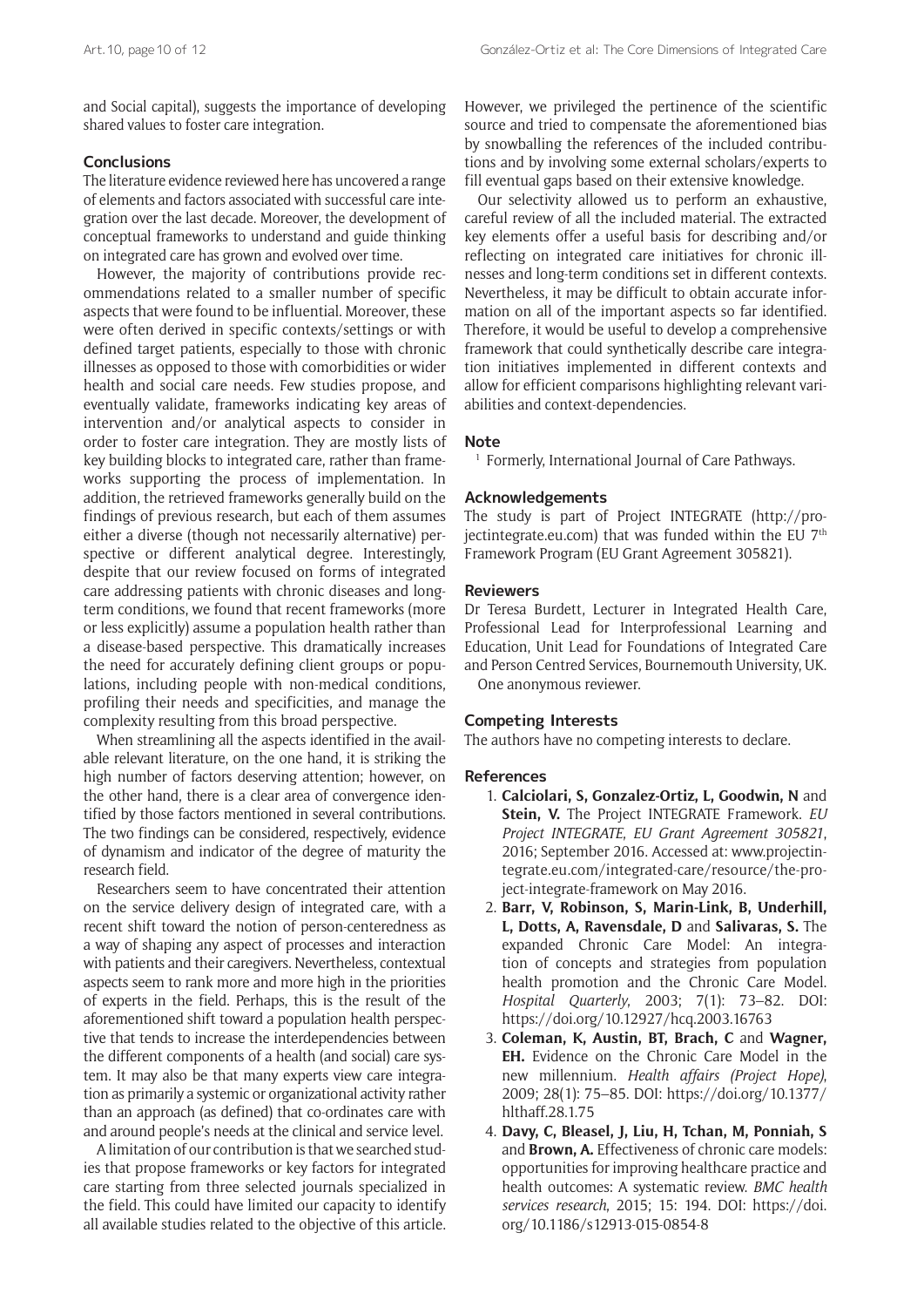- 5. **Goodwin, N, Dixon, A, Anderson, G** and **Wodchis, W.** Providing integrated care for older people with complex needs: Lessons from seven international case studies. London: The King's Fund; 2014.
- 6. **Lyngso, AM, Godtfredsen, NS, Host, D** and **Frolich, A.** Instruments to assess integrated care: A systematic review. *International journal of integrated care*, 2014; 14: e027. DOI: <https://doi.org/10.5334/ijic.1184>
- 7. **Minkman, M, Ahaus, K, Fabbricotti, I, Nabitz, U** and **Huijsman, R.** A quality management model for integrated care: Results of a Delphi and Concept Mapping study. *International journal for quality in health care: journal of the International Society for Quality in Health Care/ISQua*, 2009; 21(1): 66–75.
- 8. **Valentijn, PP, Schepman, SM, Opheij, W** and **Bruijnzeels, MA.** Understanding integrated care: A comprehensive conceptual framework based on the integrative functions of primary care. *International journal of integrated care*, 2013; 13. DOI: [https://doi.](https://doi.org/10.5334/ijic.886) [org/10.5334/ijic.886](https://doi.org/10.5334/ijic.886)
- 9. **Valentijn, PP, Vrijhoef, HJ, Ruwaard, D, Boesveld, I, Arends, RY** and **Bruijnzeels, MA.** Towards an international taxonomy of integrated primary care: A Delphi consensus approach. *BMC family practice*, 2015; 16: 64. DOI: [https://doi.org/10.1186/](https://doi.org/10.1186/s12875-015-0278-x) [s12875-015-0278-x](https://doi.org/10.1186/s12875-015-0278-x)
- 10. **Wagner, EH.** Chronic disease management: What will it take to improve care for chronic illness? *Effective clinical practice: ECP*, 1998; 1(1): 2–4.
- 11. **Busetto, L, Luijkx, KG** and **Vrijhoef, HJM.** Development of the COMIC Model for the comprehensive evaluation of integrated care interventions. *International Journal of Care Coordination*, 2016; 19(1–2): 47–58. DOI: [https://doi.](https://doi.org/10.1177/2053434516661700) [org/10.1177/2053434516661700](https://doi.org/10.1177/2053434516661700)
- 12. **Greenhalgh, T, Robert, G, MacFarlane, F, Bate, P** and **Kyriakidou, O.** Diffusion of Innovations in Service Organizations: Systematic Review and Recommendations. *Milbank Quarterly*, 2004; 82(4): 581–629. DOI: [https://doi.](https://doi.org/10.1111/j.0887-378X.2004.00325.x) [org/10.1111/j.0887-378X.2004.00325.x](https://doi.org/10.1111/j.0887-378X.2004.00325.x)
- 13. **Pawson, R** and **Tilley, N.** Realistic Evaluation. London: Sage; 1997.
- 14. **Kodner, DL** and **Spreeuwenberg, C.** Integrated care: Meaning, logic, applications, and implications—a discussion paper. *International journal of integrated care*, 2002; 2: e12. DOI: [https://doi.org/10.5334/](https://doi.org/10.5334/ijic.67) [ijic.67](https://doi.org/10.5334/ijic.67)
- 15. **Goodwin, N, Amelung, V** and **Stein, V.** What is integrated care? In: *Handbook Integrated Care*. Amelung, VE, Stein, V, Goodwin, N, Balicer, R, Nolte, E and Suter, E (eds.), 2017; 3–24. Springer International Publishing, DOI: [https://doi.org/10.1007/978-3-319-56103-5\\_1](https://doi.org/10.1007/978-3-319-56103-5_1)
- 16. **WHO.** Innovative Care for Chronic Conditions. Building Blocks for Action. *WHO Library Cataloging-in-Publication Data Global Report*, 2002; Accessed at: [www.who.int/chp/knowledge/publications/icc](www.who.int/chp/knowledge/publications/icccglobalreport.pdf)[cglobalreport.pdf](www.who.int/chp/knowledge/publications/icccglobalreport.pdf) on October 2015.
- 17. **NCQA.** Latest Evidence: Benefits of NCQA Patient-Centred Medical Home Recognition, 2016; Accessed at: <www.ncqa.org> on May 2017.
- 18. **Suter, E, Oelke, ND, Adair, CD** and **Armitage, GD.** Ten key principles for succesful health system integration. *Healthcare Quarterly*, 2009; 13(Spec No): 16–23. DOI: [https://doi.org/10.12927/](https://doi.org/10.12927/hcq.2009.21092) [hcq.2009.21092](https://doi.org/10.12927/hcq.2009.21092)
- 19. **Martinez-Gonzalez, NA, Berchtold, P, Ullman, K, Busato, A** and **Egger, M.** Integrated care programmes for adults with chronic conditions: A meta-review. *International journal for quality in health care: journal of the International Society for Quality in Health Care/ISQua*, 2014; 26(5): 561–570.
- 20. **van der Klauw, D, Molema, H, Grooten, L** and **Vrijhoef, H.** Identification of mechanisms enabling integrated care for patients with chronic diseases: a literature review. *International journal of integrated care*, 2014; 14: e024. DOI:<https://doi.org/10.5334/ijic.1127>
- 21. **Calciolari, S** and **Ilinca, S.** Unraveling care integration: Assessing its dimensions and antecedents in the Italian health system. *Health Policy*, 2016; 120: 129–138. DOI: [https://doi.org/10.1016/j.](https://doi.org/10.1016/j.healthpol.2015.12.002) [healthpol.2015.12.002](https://doi.org/10.1016/j.healthpol.2015.12.002)
- 22. **PAHO.** Integrated Health Service Delivery Networks: Concepts, Policy Options and a Road Map for Implementation in the Americas. *Renewing Primary Health Care in the Americas*, 2011; 4(SERIES).
- 23. **Borgermans, L, Goodwin, N, Vrijhoef, B, Ovretveit, J, Kiselev, J, Calciolari, S** and **Rosenmöller, M.** Methodological Handbook for case studies. *Project INTEGRATE WP 1 Case study methods and study coordination*; 2013.
- 24. **Schlette, S, Frølich, A** and **Martí, T.** A diagnostic grid to assess, improve and enhance primary care. The Bellagio Model. *Population-oriented Primary Care*, 2009; Accessed at: [www.hpm.org/](www.hpm.org/Downloads/Events/Bellagio_Model_Berlin.pdf) [Downloads/Events/Bellagio\\_Model\\_Berlin.pdf](www.hpm.org/Downloads/Events/Bellagio_Model_Berlin.pdf) on November 2015.
- 25. **Maruthappu, M, Hasan, A** and **Zeltner, T.** Enablers and barriers in implementing integrated care. *Health System & Reform*, 2015; 1(4): 250–256. DOI: [https://](https://doi.org/10.1080/23288604.2015.1077301) [doi.org/10.1080/23288604.2015.1077301](https://doi.org/10.1080/23288604.2015.1077301)
- 26. **Powell Davies, G, Williams, AM, Larsen, K, Perkins, D, Roland, M** and **Harris, MF.** Coordinating primary health care: An analysis of the outcomes of a systematic review. *The Medical journal of Australia*, 2008; 188(8 Suppl): S65–68.
- 27. **Ouwens, M, Wollersheim, H, Hermens, R, Hulscher, M** and **Grol, R.** Integrated care programmes for chronically ill patients: A review of systematic reviews. *International journal for quality in health care: journal of the International Society for Quality in Health Care/ISQua*, 2005; 17(2):141–146.
- 28. **Cameron, A, Lart, R, Bostock, L** and **Coomber, C.**  Factors that promote and hinder joint and integrated worwing between health and social care services. *Health & Social Care in the Community*, 2014; 22(3): 225–233. DOI: <https://doi.org/10.1111/hsc.12057>
- 29. **Wollersheim, H** and **Faber, M.** Better affordable care; a framework to analyse andimprove integrated care delivery. *International Journal of Care Pathways*, 2012; 16: 92–97. DOI: [https://doi.](https://doi.org/10.1177/2040402613480293) [org/10.1177/2040402613480293](https://doi.org/10.1177/2040402613480293)